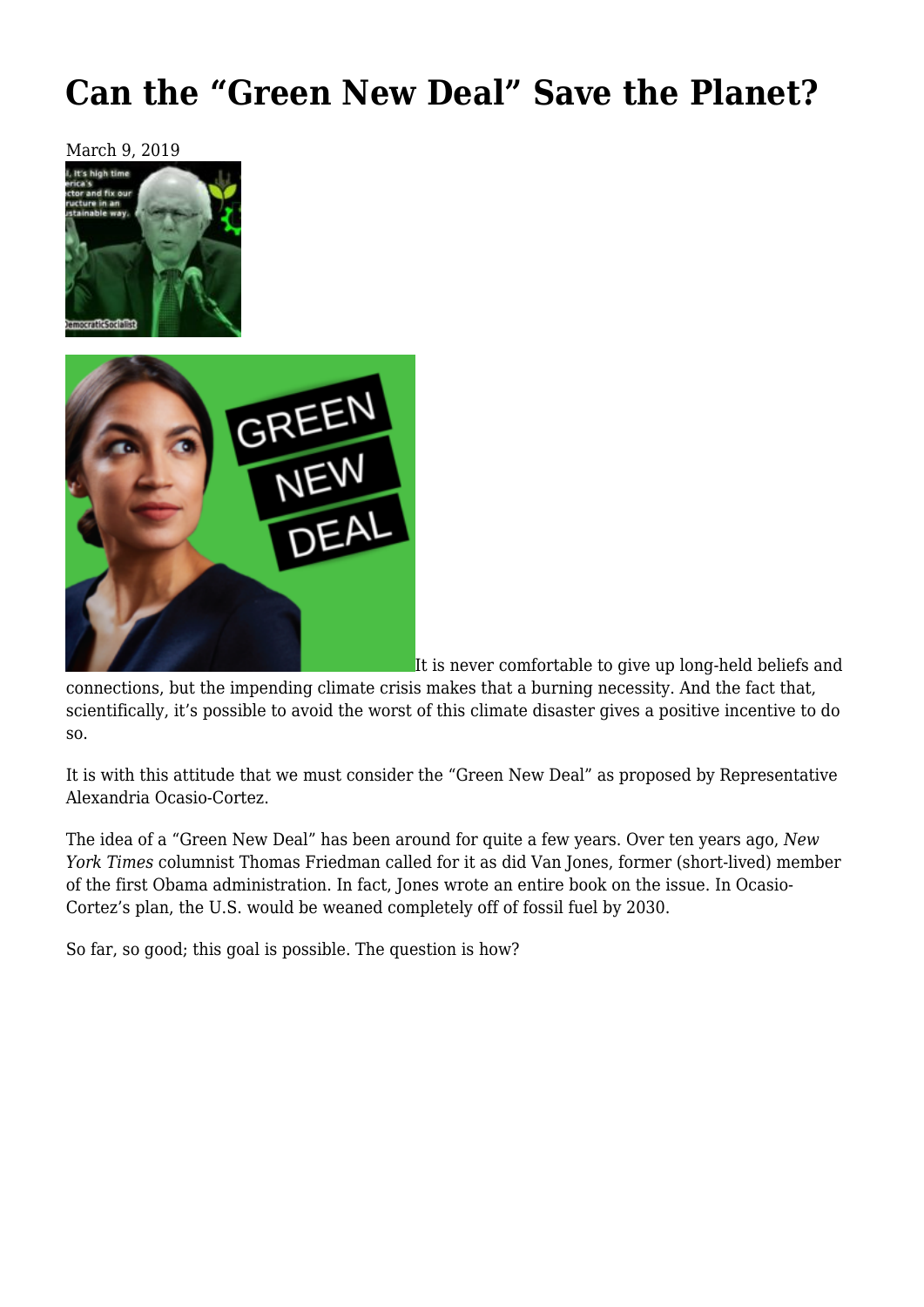

As the graph on the left shows, the top four emitters of greenhouse gas (mainly through the burning of fossil fuel) are transportation, electric generation, industrial production and agriculture. Let's consider them one-by-one:

- **Transportation:** The main cause of greenhouse gas (GHG) emissions in this sector is from the internal combustion engine and reliance on individually-owned cars. The second half of the pamphlet ["The Environmentalist Manifesto"](https://oaklandsocialist.com/2013/08/01/the-environmentalist-manifesto/) explains how this was inherent in the development of US capitalism itself. Transformation to reliance on mass transit and electric engines would only be accepted if it were accompanied by a massive reduction in the work week with no loss in pay and to making it affordable to live near the average worker's work place.
- **Electric generation:** The electric power companies have fought for years against development of alternatives. Nuclear energy is not an alternative, if for no other reason than that it takes an average of about ten years to simply build a nuclear power plant. (In actuality, there are many other [reasons](https://oaklandsocialist.com/2013/11/26/should-socialists-support-nuclear-power/).) To really develop renewable sources on a mass scale requires a total transformation of investment priorities. All the major capitalist interests have opposed and will continue to oppose this. As we explain below, the semi-official position of all wings of the Democratic Party is to even further develop use of natural gas to produce electricity.
- **Manufacturing:** The one major manufacturing industry remaining in the U.S. today is auto. As we see above, those capitalists will oppose transitioning away from an automobile-based reliance. Overall, what is needed is the end of an economy that depends on producing ever increasing amounts of goods. But that is exactly what capitalism is based on.
- **Agriculture:** U.S. capitalist agriculture depends on ploughing the soil and using massive amounts of pesticides and chemical fertilizers and meat animals raised in feed lots. Even the US government demands this through their requirements for farmers to be eligible to receive price support subsidies. The alternative is use of non-ploughing seed drills, use of cover crops and allowing animals to graze on open fields. Among other things, this would [enrich the](https://oaklandsocialist.com/2018/10/10/developing-a-marxist-approach-to-global-agriculture-a-primer-on-the-role-of-animals-in-maintaining-soil-health/) [soil](https://oaklandsocialist.com/2018/10/10/developing-a-marxist-approach-to-global-agriculture-a-primer-on-the-role-of-animals-in-maintaining-soil-health/) and allow it to massively capture carbon dioxide from the atmosphere. *According to Michael Pollan ("Omnivore's Dilemma"), adoption of these methods would remove 14 billion*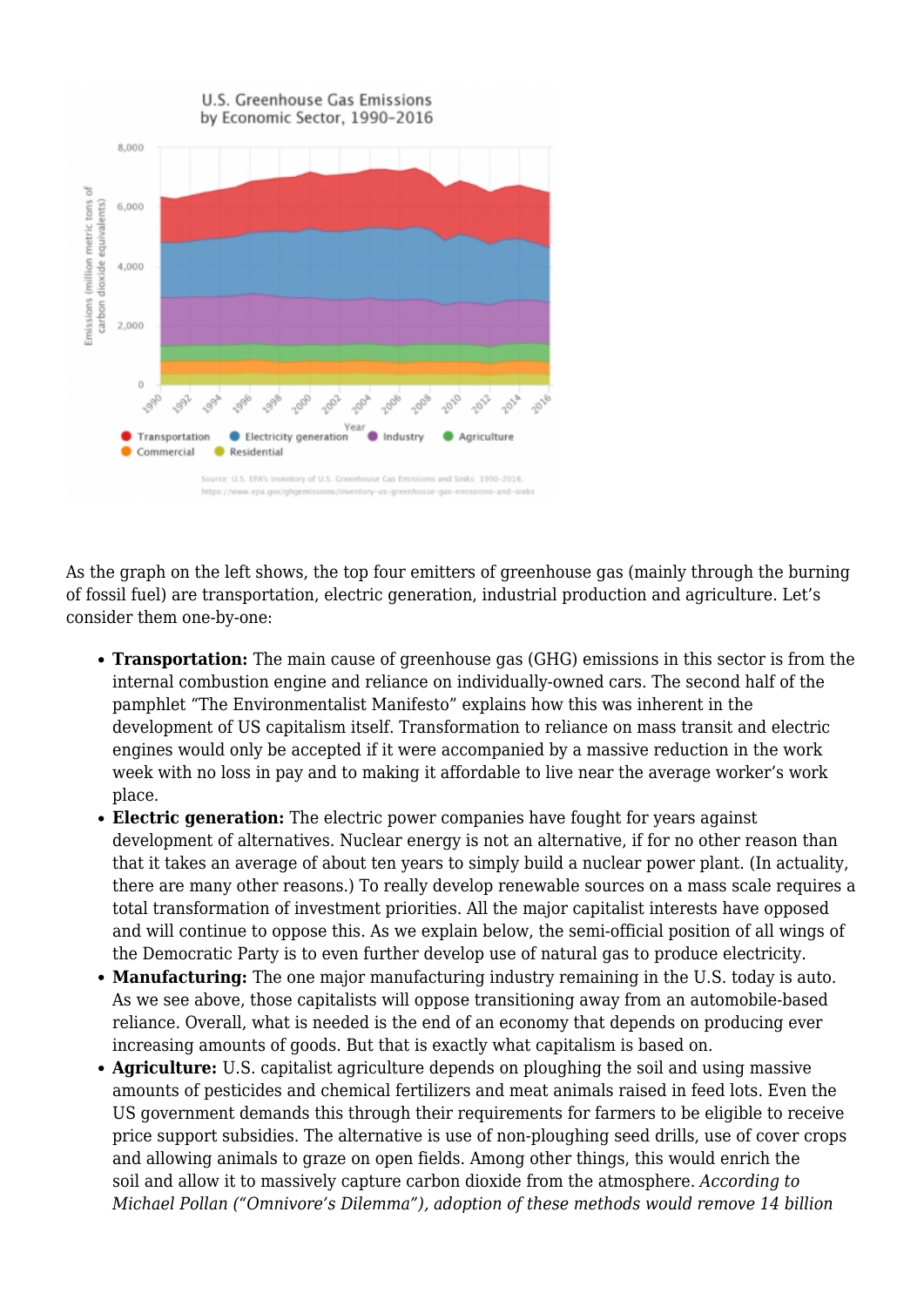*pounds of carbon from the atmosphere per year.*

Overall, reduction in emissions from one of these sectors is interlinked with the others. For example, reduction in manufacturing emissions cannot be accomplished without a transformation of the electricity sector. What is required is a general plan, organized, managed and controlled by the working class itself.

Ocasio-Cortez's Green New Deal does not deal with the specifics. Here's what it proposes:

- To understand whether this plan can succeed, we have to start with the current state of global warming/global climate change.Her plan calls for the House of Representatives to establish a super committee (called a "select committee") to develop legislation to accomplish that end. Her plan would create millions of new, well-paying jobs in the renewable energy field while phasing out all use of fossil fuel. She explains that a massive of investment is necessary to really kick-start the industry, which means that simple tax incentives for private business is insufficient. As she puts it, "the level of investment required will be massive."
- Her plan proposes that the government could raise the money through "traditional debt tools" (i.e. federal deficit spending) as well as creating new public banks. She also calls for "the government to take an equity role in projects." In other words, public/private partnerships.
- The select committee would "act as a quarterback in working through and resolving any comments or issues brought up by the other House Committees."

The Fifth Report of the main scientific international panel on climate change – the International Panel on Climate Change (IPCC) – explains how great the danger is: As the extreme cold in the Midwest United States this winter (2019) shows, what we're really facing is global climate disruption – extreme cold in some areas, heat in others; flooding in some areas, drought in others. Overall, as the Earth warms, though, this warming will tend to feedback on itself. For example, as the tundra in the North thaws, it releases the greenhouse gas methane, which then causes even more warming.

Despite this, all the IPCC report raises are very moderate changes, such as only reducing industrial output of greenhouse gas by 25% by 2050.

An article in the *[Guardian](https://www.theguardian.com/environment/2018/oct/08/global-warming-must-not-exceed-15c-warns-landmark-un-report)* newspaper reveals the reason: They write that to reduce carbon pollution to down to zero by 2050, "would require (fuel) prices that are three to four times higher than for a 2C target." There is no chance whatsoever that there would be popular support for such price increases. Surely, the Yellow Vest movement in France has proven that.

To its credit, Ocasio-Cortez's Green New Deal proposal does not call for workers having to pay. She proposes basically two steps:

- 1. First is government financing of private investment through increase in public debt. In effect, this is a return to Keynesian economics. The Keynesian strategy died in the United States under threat of runaway inflation in the late 1970s. This signaled a new world situation. It means that Keynesianism cannot be raised from the dead.
- 2. The second aspect of her proposal is for "government to take an equity role in projects." This means public-private partnerships. In the past, this has always amounted to the government putting up tax dollars for a company controlled by private investors.

Even on its own terms, without considering the necessity of transforming the profit-addicted and anarchic "free" market-based economy, the Green New Deal cannot be accomplished through Ocasio-Cortez's party, the Democratic Party. Here's why: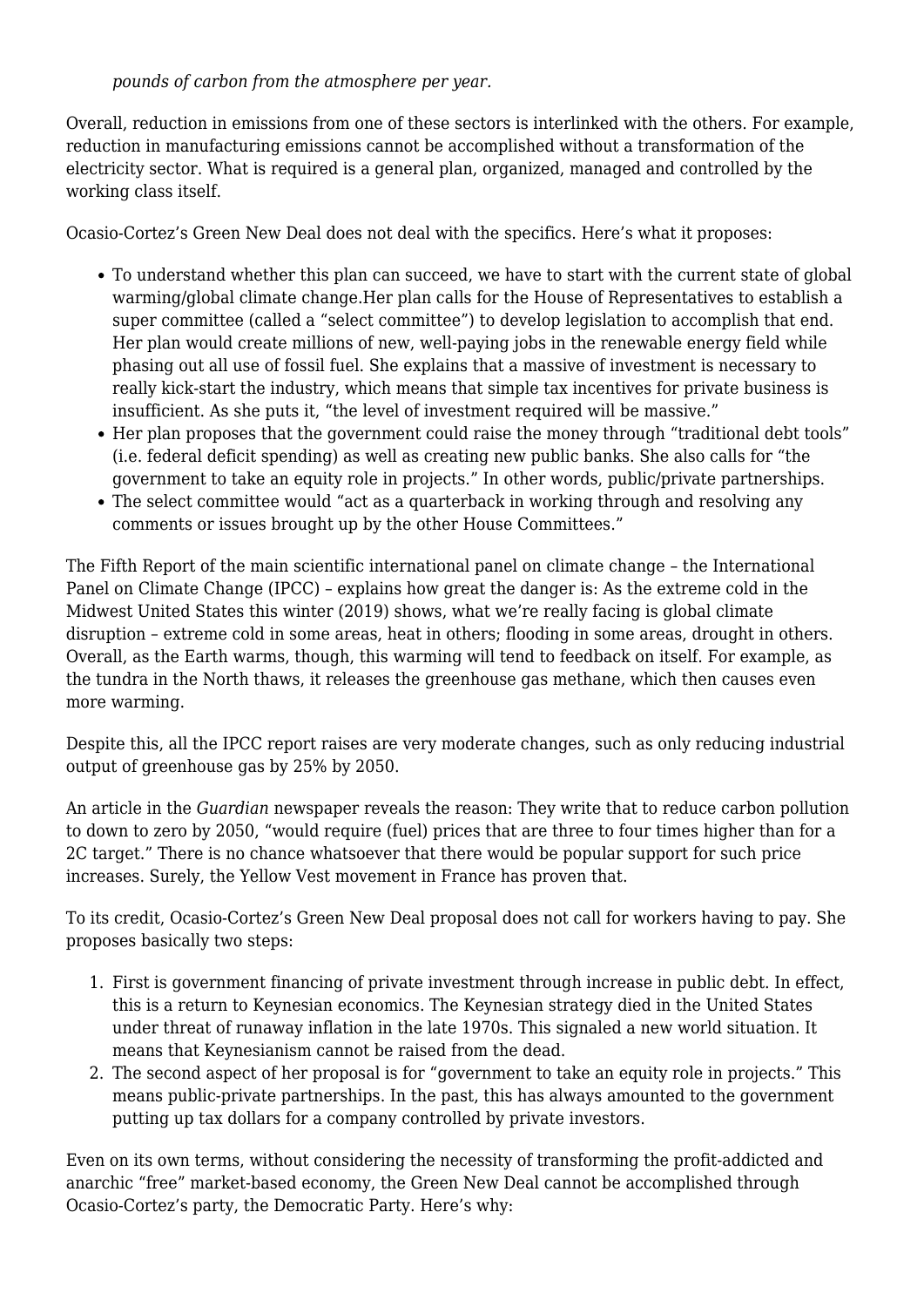One alternative would be to try to make the working class pay for it, as has French President Macron. We see the results there! Workers simply cannot afford to do so.

The other is to make the capitalists pay, but they will never give up their profits voluntarily. Even more important, the entire issue of global climate disruption directly leads to the issue of the "free" market and production for profit in a planless economic system. To quote R2D2, "danger, danger!" How can the capitalist-controlled Democratic Party ever push through a Green New Deal, given these political realities?

And so, the issue of preventing an all-out climate disaster is political, not scientific. That is the lens through which we must look at Ocasio-Cortez's Green New Deal.



#### **FDR's New Deal**

For starters, what was the original "New Deal"? First coined by FDR, it was nothing but a "happy phrase… (that) made people feel better" as Art Preis quoted FDR's own Labor Secretary Frances Perkins in his (Preis's) classic U.S. labor history, *Labor's Giant Step*. Similar to the bank bailout after the 2008 collapse, Preis explains that FDR's first step was to bailout the big banks at the expense of the depositors and the small banks. Whereas by 1945 FDR was spending over \$100 billion per year on war, his "Emergency Relief Act" spent only 0.5% of that amount (\$500 million) on jobs, and jobs at a pittance as far as wages were concerned. In fact, FDR's New Deal did little to nothing to relieve unemployment; it was the coming of World War II that lifted the U.S. economy out of Depression, and what a cost that was.

It is no accident that from Van Jones to Ocasio-Cortez, the "solution" to climate disaster is phrased in the tradition of FDR's New Deal, nor that this proposal comes from the liberal wing of the Democratic Party.

An alignment of forces similar to in FDR's time is backing Ocasio-Cortez's Green New Deal. The reform wing of the Democrats – the "Justice Democrats" (who were the ones who recruited Ocasio-Cortez to run in the first place) show this. Those they thank for endorsing Ocasio-Cortez's Green New Deal include long time mainstream Democrats (like Jim McGovern and Dutch Ruppersburger) and establishment liberals (like Jackie Speier and Ro Khanna). These representatives all get donations from major corporations like Yahoo, Google and Facebook. (For some examples, see the appendix at the end of this article.) And as for the union donations, they are arranged through the union bureaucracy, which will ensure that she does not move away from the Democratic Party.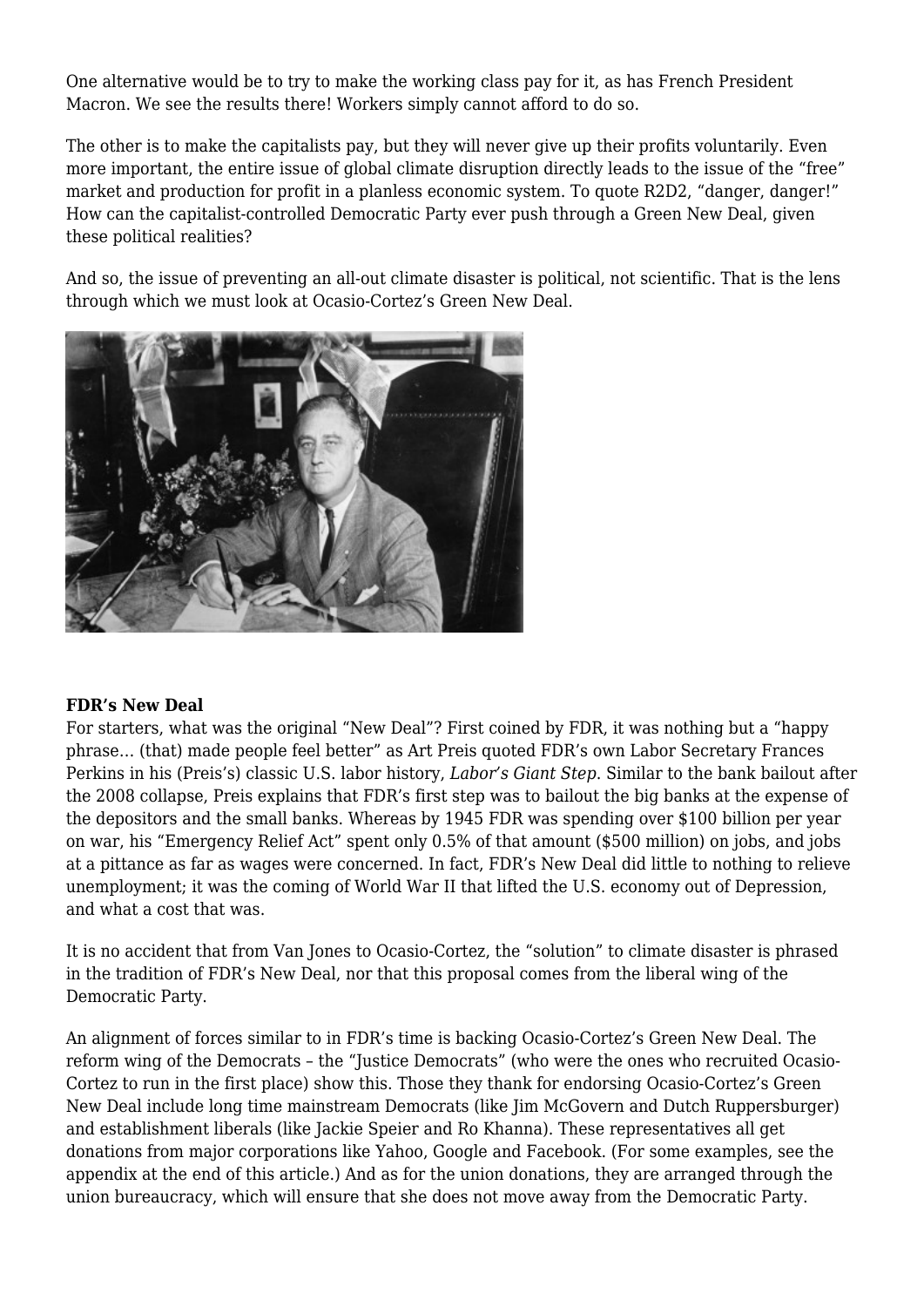

The "Justice Democrats", who recruited Ocasio-Cortez to run for office, thanks the backers of the Green New Deal. They know full well that it won't pass.

## **Fate of "Select Committee"**

Central to Ocasio-Cortez's strategy is the proposal of a "Select Committee" that would act as a "quarterback" as she puts it. This committee would centralize and coordinate all the legislation aimed at eliminating the use of fossil fuel by 2020.

Initially, nearly the entire "Progressive Caucus" of the House Democrats opposed the formation of this Select Committee.

If Pelosi outright refused to create this committee, she risked completely alienating the newly active young voters who put the likes of Ocasio-Cortez into office. However, she could not oppose the wishes of the real powers-that-be in the party (which include herself!) Her solution stands as a symbol of what the Democratic Party represents: She established this committee, but without the power to subpoena witnesses and without the power to propose legislation. In other words, this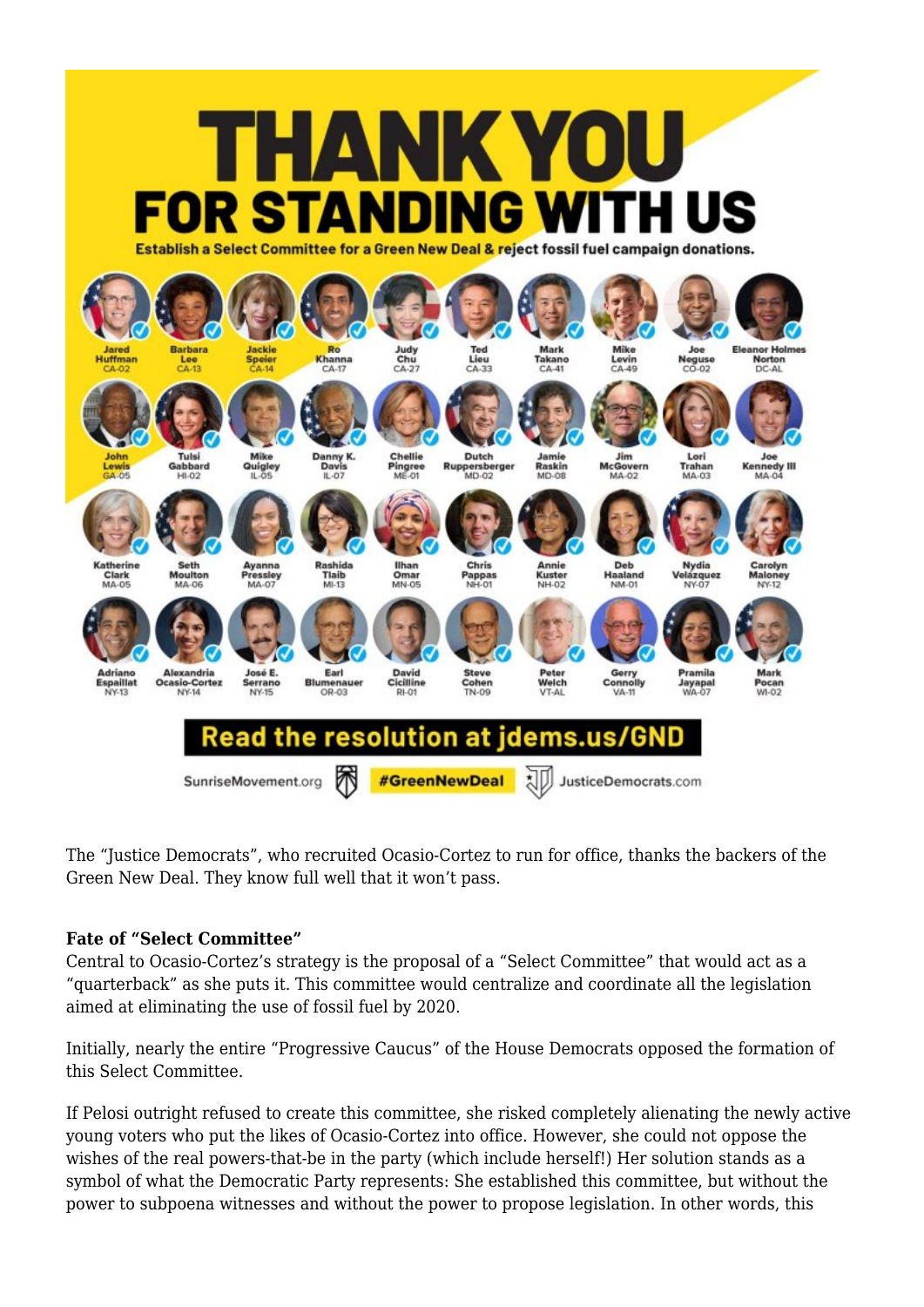compromise represents the drawing in of the impatient and agitated mainly middle-class youth, represented by the Sanders/Ocasio-Cortez/Tlaib insurgents, with the more established liberals like Jackie Speier (D-CA) and the even more mainstream Democrats like McGovern, Khanna and Ruppersberger – 40 House Democrats in all.

Corbin Trent, spokesperson for Ocasio-Cortez [commented](https://thehill.com/policy/energy-environment/423146-ocasio-cortez-progressives-express-disappointment-with-climate) that on this basis this committee is "about as useful as a screen door on a submarine." He is wrong, however. It is enormously useful. It creates the illusion of change without really doing anything.



# **Military Spending**

There is also a glaring absence in the Green New Deal proposal: There is no discussion as far as shifting budget priorities. Most particularly, there is the \$716 billion in the 2019 budget slated for the military. This is nearly ¼ of the total federal budget for 2019. Many of these mainstream liberals would strongly oppose any significant reduction of this part of the budget, but as long as the U.S. spends that sort of money on war, it's hard to see how there is room for any other sort of priority.

## **Natural Gas**

The history of the Democratic Party in relation to fracking and natural gas development is central to understanding the orientation of that party in general. This history is intimately tied in with the recent history of the Democratic Party in the State of Colorado. There, a group of four multimillionaires, known as the "Gang of Four," organized to take back power in the state from the Republicans. They were connected with the oil and gas industry in the state, and they were so successful that the Democratic Party nationally formed an equivalent group of multi-millionaires called the Democracy Alliance.) Basically, it is the story of how the use of natural gas came to be the Democrats' fallback position on energy development.

This history is intimately tied in with the recent history of the Democratic Party in the State of Colorado. The mineral extraction interests have always been central to that state's political and economic history. The power of that sector has not waned. In 2018, the *Denver Post* carried an exhaustive series of articles on how the Democrats retook power from the Republicans in that state. Those articles, available [here](https://www.denverpost.com/2018/03/05/polis-guns-oil-and-gas-democratic-caucus-colorado/%20and%20here%20https://www.denverpost.com/2018/08/22/jared-polis-heckled-by-anti-drilling-advocates/), are well worth reading in and of themselves. What happened was that a group of four millionaires, later branded as the Gang of Four, were unhappy about the Republicans' reactionary social/cultural agenda. They got together in 2002-3 to plan to retake power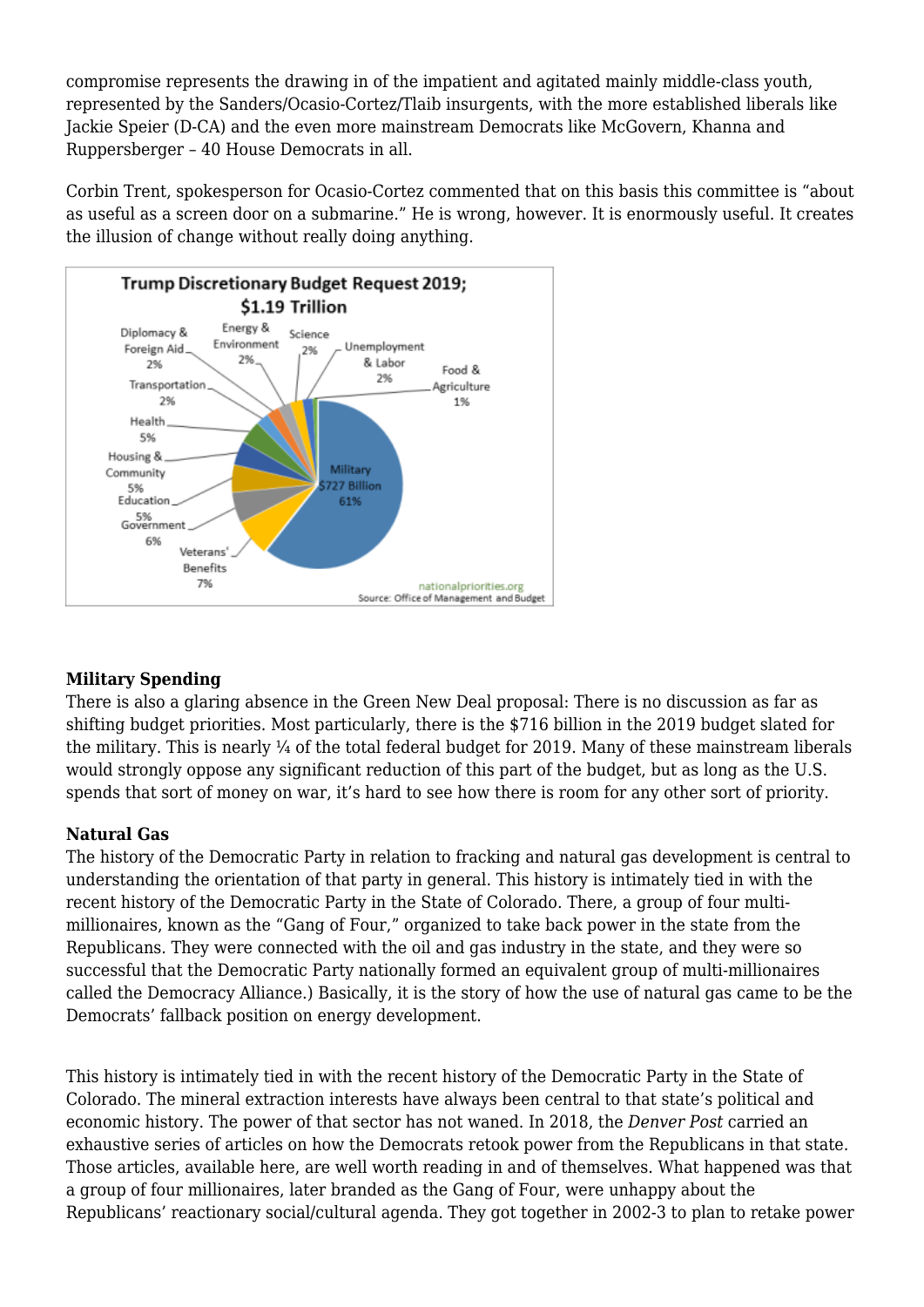in the state. By 2005, they had created a "Democracy Alliance" which according to the *Denver Post* article was "a secretive collection of approximately 100 of the wealthiest Democrats in the nation and with a requirement of at least \$1 million expenditure per year."



**Jared Polis** Yesterday at 22:21 · →

 $\ddotsc$ 

Someday, I hope someday soon, our whole country will take bold action. But in the mean time, let's move forward here in Colorado and build the renewable energy economy with our own green deal!



This "Democracy Alliance" linked up with some of the major environmental NGOs such as the Sierra Club, whose "Beyond Coal" campaign then morphed into a campaign for "low carbon substitutes" and "clean fuels and renewables." These and similar terms have become dog-whistles for natural gas. In 2006, the Democracy Alliance secured the election of a Democratic governor, and in 2010 that governor was replaced by the out-and-out oil representative, John Hickenlooper, Democrat.

Natural gas has been branded as the "bridge fuel" by the industry and their Democratic Party representatives. This implies that it is a bridge to transitioning to renewable fuels. In fact, it is the opposite. That's because, by cheapening the use of fossil fuels, it has discouraged investing in renewables.

In the 2018 elections, Colorado Governor John Hickenlooper was replaced by Jared Polis, one of the members of the Gang of Four in that state. A truly slimy character, Polis made his first millions speculating on the privatizing of the state monopolies in the former Soviet Union. He made something of a public reputation in Colorado after he got involved in the opposition to fracking…when the gas industry moved to frack some gas wells right [near his multi-million dollar](https://www.hcn.org/issues/46.14/jared-polis-abandons-anti-fracking-initiatives) [vacation home](https://www.hcn.org/issues/46.14/jared-polis-abandons-anti-fracking-initiatives) in Weld County, CO. A case of a NIMBY if there ever was one! However, his turnaround was rapid and he became known as a [sell-out b](https://www.hcn.org/issues/46.14/jared-polis-abandons-anti-fracking-initiatives)y the "fractivists."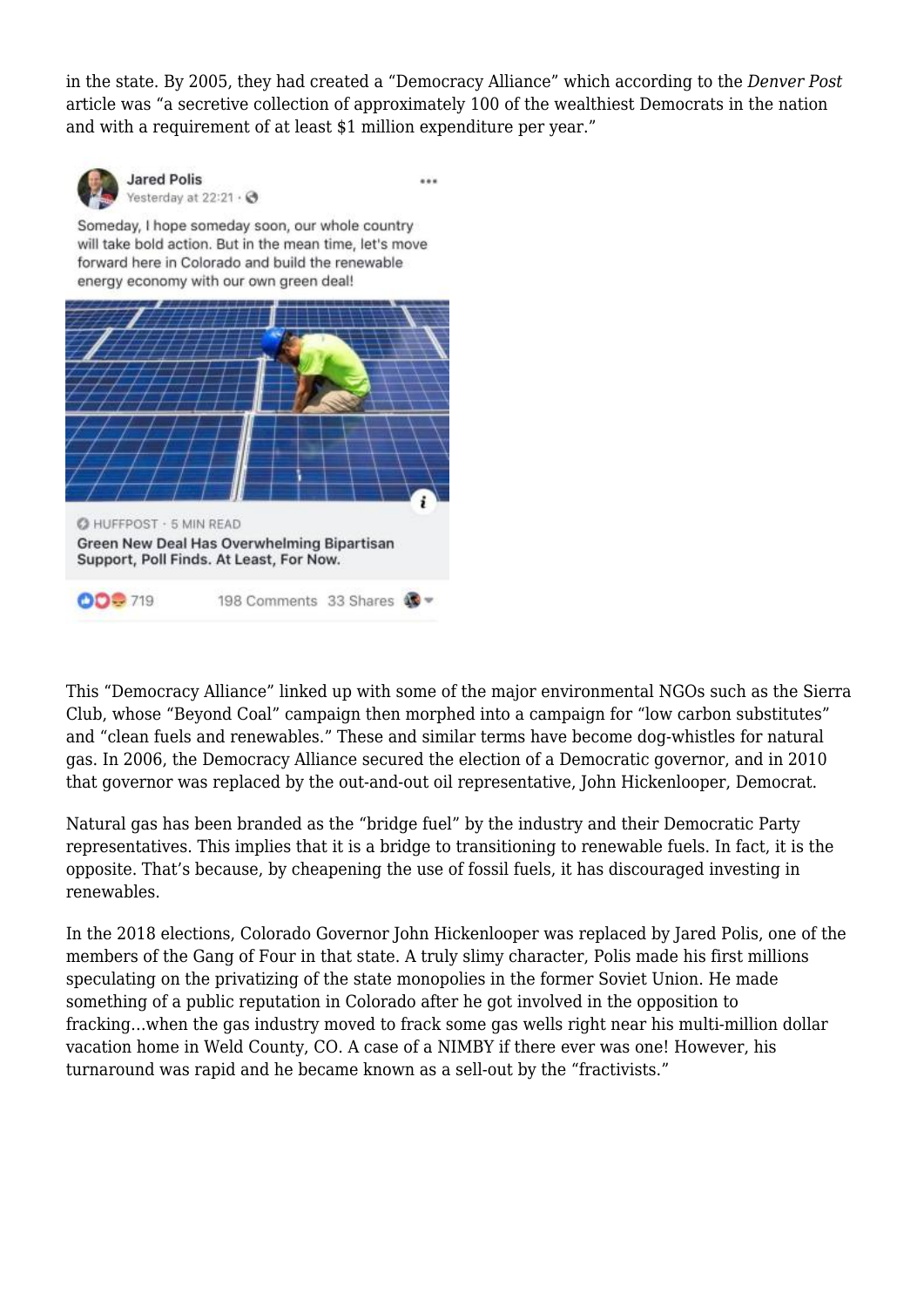

Despite this history, Bernie Sanders spent several days touring Colorado prior to the 2018 elections, campaigning for Polis.

In 2012 the Obama administration made dependency on natural gas the semi-official policy of the Democratic Party. They issued a report on the need for "clean energy". That term is often linked with the call for "energy independence" and taken together they mean nothing but the increased use of natural gas. That use is inescapably linked with increased fracking, which is massively environmental destructive. For example, fracking is [linked](https://www.momscleanairforce.org/fracking-chemicals-harm-childrens-brains/) with damage to the development of the brain and the immune system in young children. Also, due to the [release of methane gas](http://news.cornell.edu/stories/2011/04/fracking-leaks-may-make-gas-dirtier-coal) in this process, fracking may be even worse than coal as far as global warming is concerned!

Some could argue that the union leadership and the non-profits, upon which Ocasio-Cortez's Green New Deal relies also, will push the Democrats to the left. Will they? The political program of organized labor is completely controlled by its leadership, who represent the Democratic Party from start to finish. And the non-profits are not much different. For example, the AFL-CIO supported the Keystone XL Pipeline, while the major environmental nonprofits and groups like the millionaire's club the Democracy Alliance, are linked with the major environmental non-profits.

The conclusion is inescapable: What Ocasio-Cortez proposes will be inadequate compared to what is needed to prevent climate catastrophe. Even the limited steps she proposes cannot be accomplished through the Democratic Party, not even with the "pressure" of the leadership of the unions and the environmental NGO's, upon which she and her proposals rely.

#### **Potential Solutions**

There are potential solutions, as explained in the outline at the start of this article regarding electric generation, transportation, manufacturing and agriculture.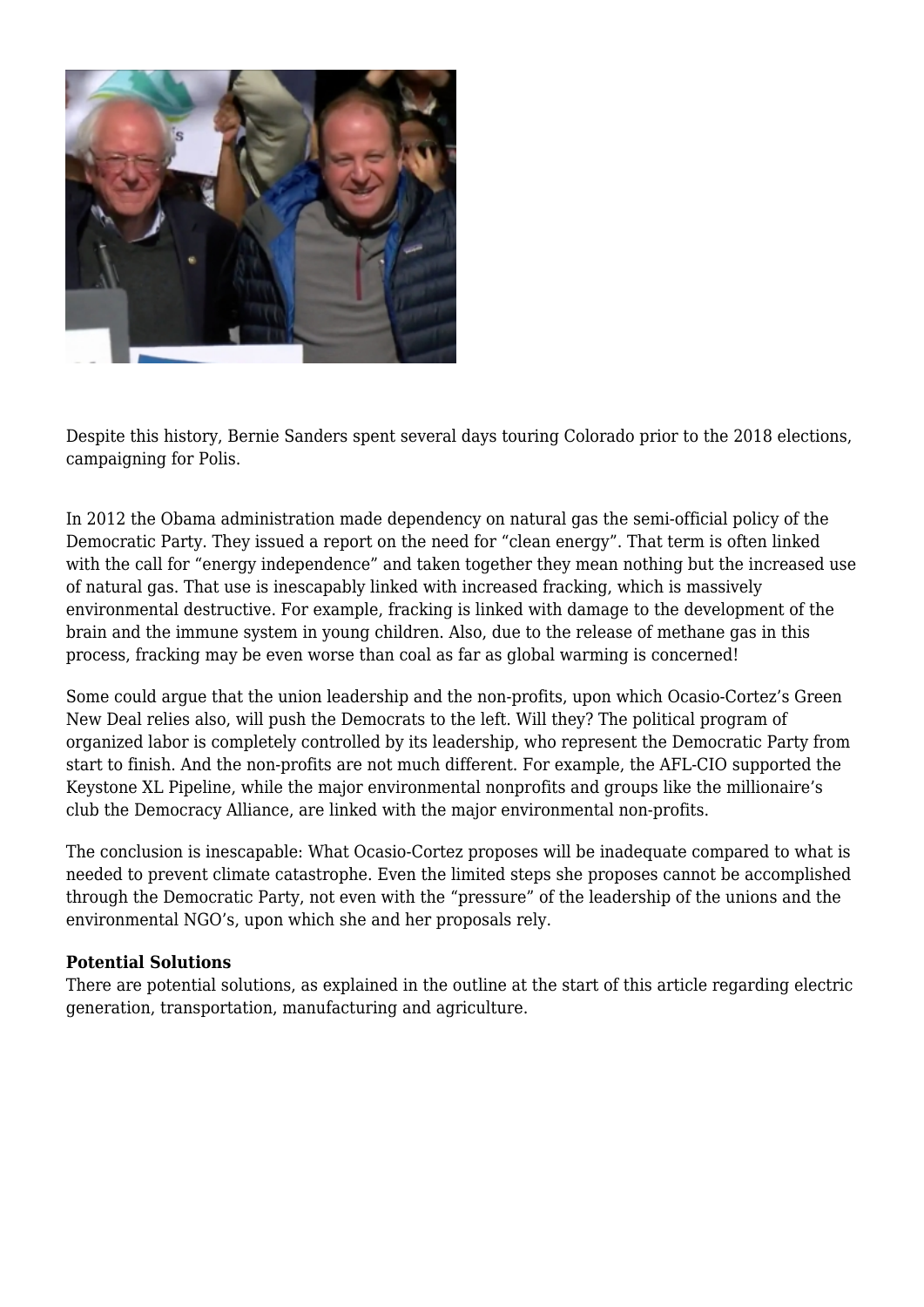

Nothing less than the complete socialist transformation of society is necessary. Bernie Sanders and his liberal wing of the Democratic Party often point to the Scandinavian countries as an example of socialism. Proof that these countries are no solution lies in the fact that both Denmark and Norway rely on oil production for a major portion of their economies! No, what socialism means is taking the commanding heights of the economy out of private hands and planning production under the democratic control and management of the working class itself. This cannot be accomplished through the present capitalist-controlled state. In fact, the "Founding Fathers" drew up the U.S. Constitution in order to structure the government in such a way as to prevent the working class from controlling it. What is necessary is a new form of government that can arise in the course of the struggle of workers themselves.

Reformists and liberals will claim that this means an "all-or-nothing" approach. They call this "letting the perfect be the enemy of the good." That is nonsense. If we are not clear on the necessary destination of the journey, then we will inevitably be led down one cul-de-sac, one dead-end road after another. We do, of course, also have to be clear on how to start.

## **Working Class Party**

In 1886, Karl Marx's co-thinker Frederick Engels [wrote](https://www.marxists.org/archive/marx/works/1886/letters/86_11_29.htm) "The first great step of importance for every country… is always the organization of workers as an independent political party, no matter how, so long as it is a distinct workers' party…. The masses must have time and opportunity to develop and they can only have the opportunity when they have their own movement — no matter in what form so long as it is only *their own* movement…" The same applies today.

#### **Bernie Sanders**

The entire political basis of the Green New Deal, as outlined here, shows that this plan is inextricably linked to the capitalist class and its representatives; it cannot provide a start towards building a movement of, by and for the working class. The central figure of the "progressive" wing of the Democratic Party, Bernie Sanders, is a perfect example:

- According to Craig Unger's book *House of Trump, House of Putin*, the chief campaign strategist for Sanders' 2016 presidential bid, Tad Devine, was formerly employed by none other than Paul Manafort and his infamous "Torturers' Lobby."
- The rest of his top staff, including Michael Briggs, Michaeleen Crowell, Jeff Weaver, Phil Fiermonte, Scott Goldstein and others are all Democratic Party operatives.
- Sanders' [entire political history](https://oaklandsocialist.com/2016/01/14/can-sanders-break-from-the-democratic-party/) has been based on an electoral and legislative alliance with the Democratic Party leadership.

As Sanders' support for multi-millionaire Jared Polis in Colorado shows, nothing has changed since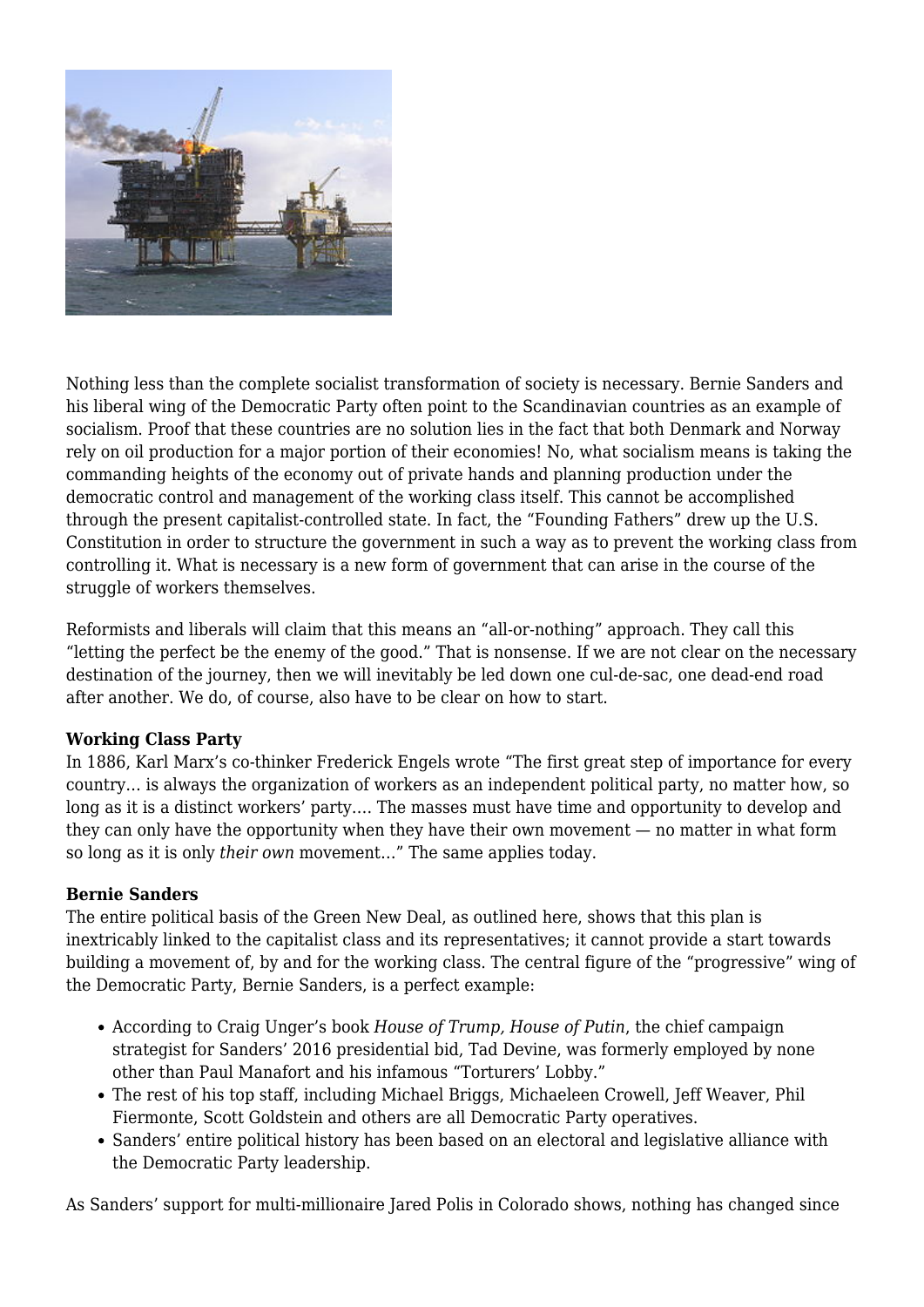then. Sanders will not and cannot lead a break from the Democratic Party and lead in developing a working class party. He, and others like him including Ocasio-Cortez, may break from the Democrats *after* a working class alternative is already well under way, but that leaves us with the question: *"How can that alternative be started?"*



## **U.S. Working Class Tradition of Struggle**

From the Great Uprising of 1877 to the West Virginia teachers strike of 2018, the U.S. working class has a tradition of moving first by striking and otherwise mobilizing in the streets and at the work places. There is every reason to think that tradition will continue, despite the fact that the liberal/"progressive" wing of the Democrats is constantly trying to divert the working class into electoral and legislative support for them, and despite the fact that the leaders of the working class – the union leadership – represent these Democrats and are complicit in this attempt.



We might look to the French Yellow Vest movement for an example of what could happen here. There had been a series of strikes over the summer of 2018 in France. Similar to here, the union leadership there did everything in their power to limit the scope of these strikes. They successfully prevented these strikes from becoming the springboard to a wider working class movement against the attacks on French workers' living standards – what is known as "austerity measures." Here, we have seen a similar trend, first and foremost in the teachers strikes from West Virginia to Los Angeles. As in France, the union leadership here were unwilling to build these strikes into a movement for higher wages for all and for a restoration of all the cuts in all government services. Similarly, the union leadership was more or less passive in the face of the federal shutdown, and what little they did do failed to link the issue of federal workers' pay with the defense of immigrant workers, including asylum seekers. The leadership of the only nominally socialist group with any real presence – the Democratic Socialists of America – was equally complicit.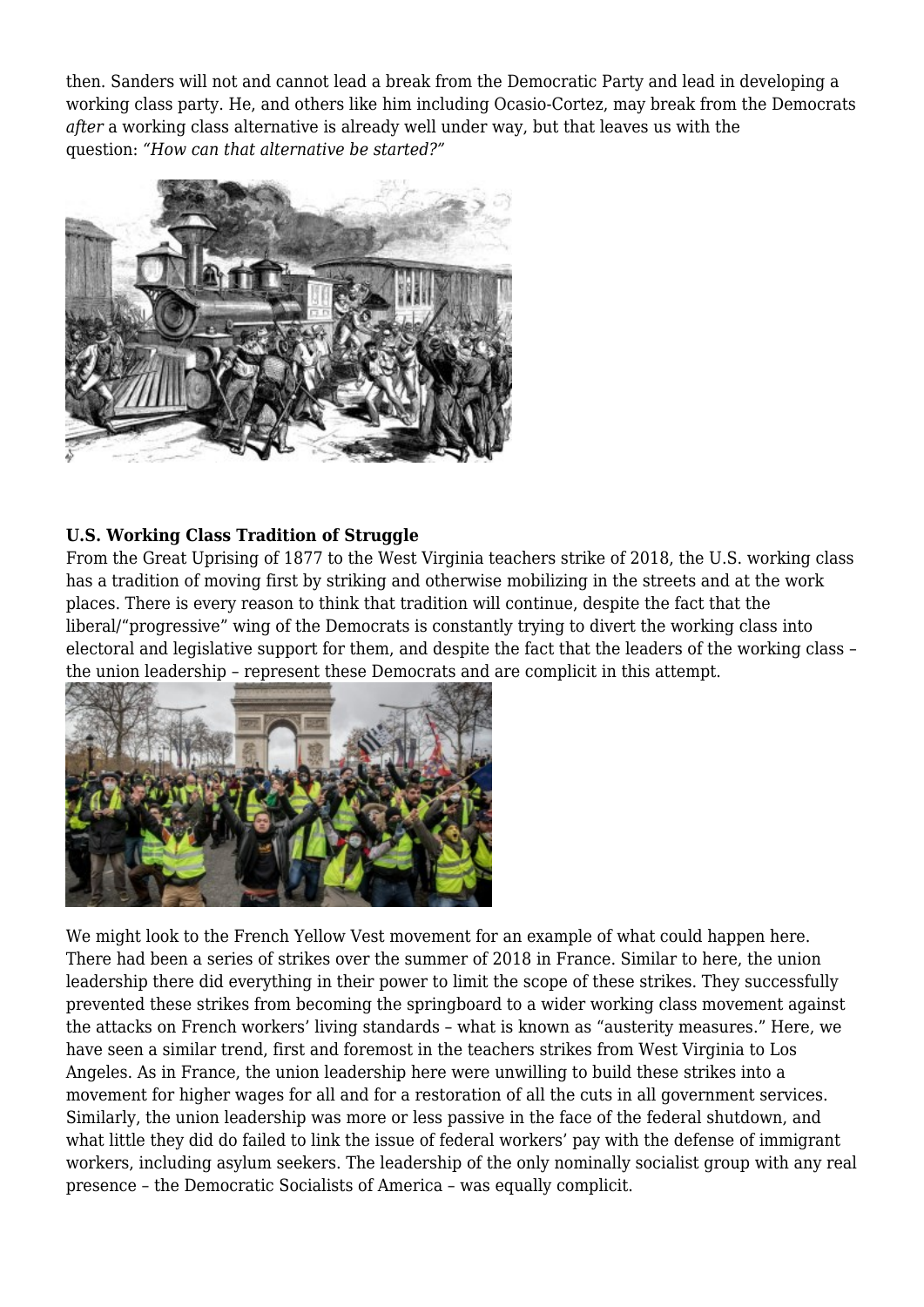#### **Dam Will Burst**

Sooner or later, though, something will happen for the dam to burst, for a more generalized movement to develop in the streets. It may be some political crisis, including a possible international crisis such as a U.S. military assault on Iran, or a particularly egregious case of police violence and racism on a scale not seen up until now or an environmental disaster far greater than anything we've seen up until now. It could be voter suppression on a scale unseen since the days of Jim Crow. Or it could even be some "accidental" event that just strikes a raw nerve. But whatever it is, it is hard to see how the present period of tense calm can last very much longer. When that calm shatters, then all hell will break loose. That could even lead to the calling out of the National Guard in cities throughout the United States.

#### **Workers' Movement Will be Coordinated**

Whatever happens, however it happens, a renewed mobilization of the U.S. working class will be the basis for the beginnings of the formation of a mass working class party in the United States. The tendency to organize and coordinate that mobilization on a national scale – in fact possibly even internationally – can develop. What will be necessary will be a democratic organizational structure. In fact, it can only be through such a clear structure that real democracy can exist. Without representatives and a leadership elected on the basis of what they stand for, then inevitably the decisions will be made behind the scenes by a small, unelected group. (That is exactly what happened in Occupy Oakland.)

But what is such an organizational structure but the beginnings of a working class party? Not a party born through some academic-like "plan" but one born through the actual real-life struggles of hundreds of thousands, possibly of millions of workers and youth in the school of life. In time, and maybe a fairly short period of time, that working class party in the making will have to determine its orientation towards elections, even though it might not be born through participating in elections. Supporting the "left" leaning Democrats would be the death of this working class party in the making. Ignoring elections would have the same effect, since it would cede the ground to the Democrats. It would have to run its own candidates, maybe first at the local level.

It is in this unplanned, chaotic, tumultuous and even violent road that the solution to the global climate crisis is to be found.

## **Political Conclusions**

Some argue that while a working-class party is necessary, until we have one we should support the likes of Bernie Sanders and Alexandria Ocasio-Cortez. Aside from the fact that this has always been the argument of those who in reality are trying to avoid building a working class alternative to the Democratic Party, this argument leads us down a dead-end street. Support for this wing of the Democrats has always led to adopting their methods. Those methods can be most clearly seen in the response to the 2019 federal government shutdown. All Sanders could do was propose sending a letter of protest to Republican Senate leader Mitch McConnell. In fact, what was needed was mass protests at federal offices and at airports around the country – protests that linked the nonpayment of 800,000 federal workers with the recent raise that all federal workers were supposed to get but that Trump vetoed and the need for a substantial raise for all workers. This should have been linked with opposition to the Wall and the demand for release of all asylum seekers. Instead, aside from a few small protests at a few airports, the union leadership was passive. Following their lead, so was the only socialist group which has any influence, Democratic Socialists of America.

Instead of orienting to the "progressive" Democrats and adopting their methods, we should take the following approach:

As every new issue arises, we have to be sure not to be passive again.